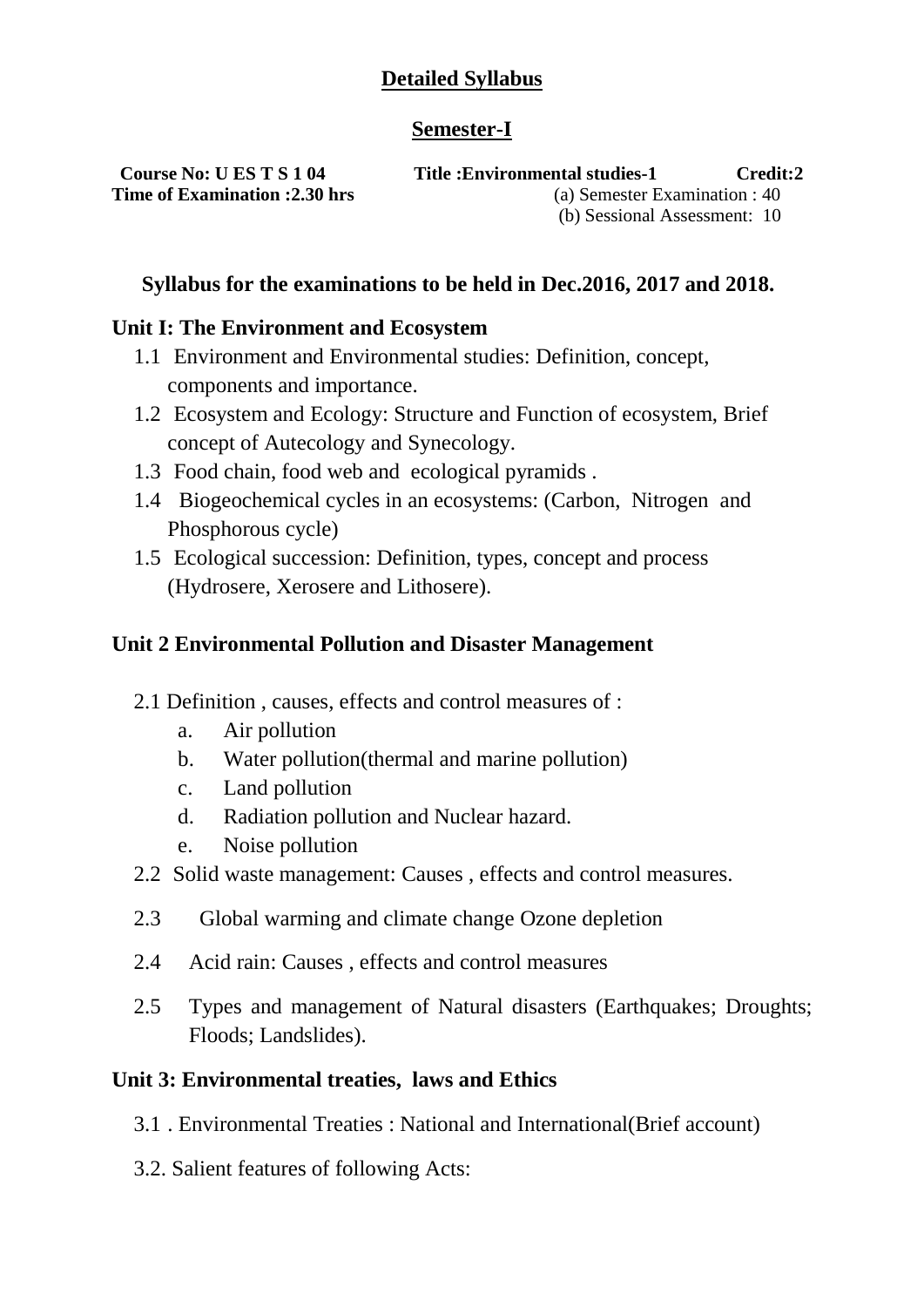- a. Wildlife (Protection) Act, 1972.
- b. Water (Prevention and control of pollution) Act, 1974.
- c. Forest (Conservation) Act, 1980.
- d. Air (Prevention and control of pollution) Act, 1981.
- e. Environmental Protection Act, 1986.
- 3.3. National Green Tribunal: Structure, composition and functions.
- 3.4. Environmental Ethics
- 3.5. Need for Sustainable Development.

# **Field /Practical Work**

All the students are required to undertake the following field/practical work

i) Visit to a local area to document environmental assets/ecosystems-River/forest/grassland/mountain

ii)Construction of Food chain/food web of the visited area

iii) To identify the sources of air/water/soil/noise pollution of your area.

# **Note for Paper setter**

# **Note for Paper setter**

- a. Question paper will consist of TWO sections 'A' and 'B'. Section 'A' will consist of 6 short answer type questions, two from each unit; out of which candidate has to answer any five questions and each question would be of 2 marks. Section 'B' would consist of THREE long answer type questions of 10 marks each, one from each unit, with internal choice.
- b. Internal assessment test of 10 marks will be based on questions from syllabus/ field trip visit(s).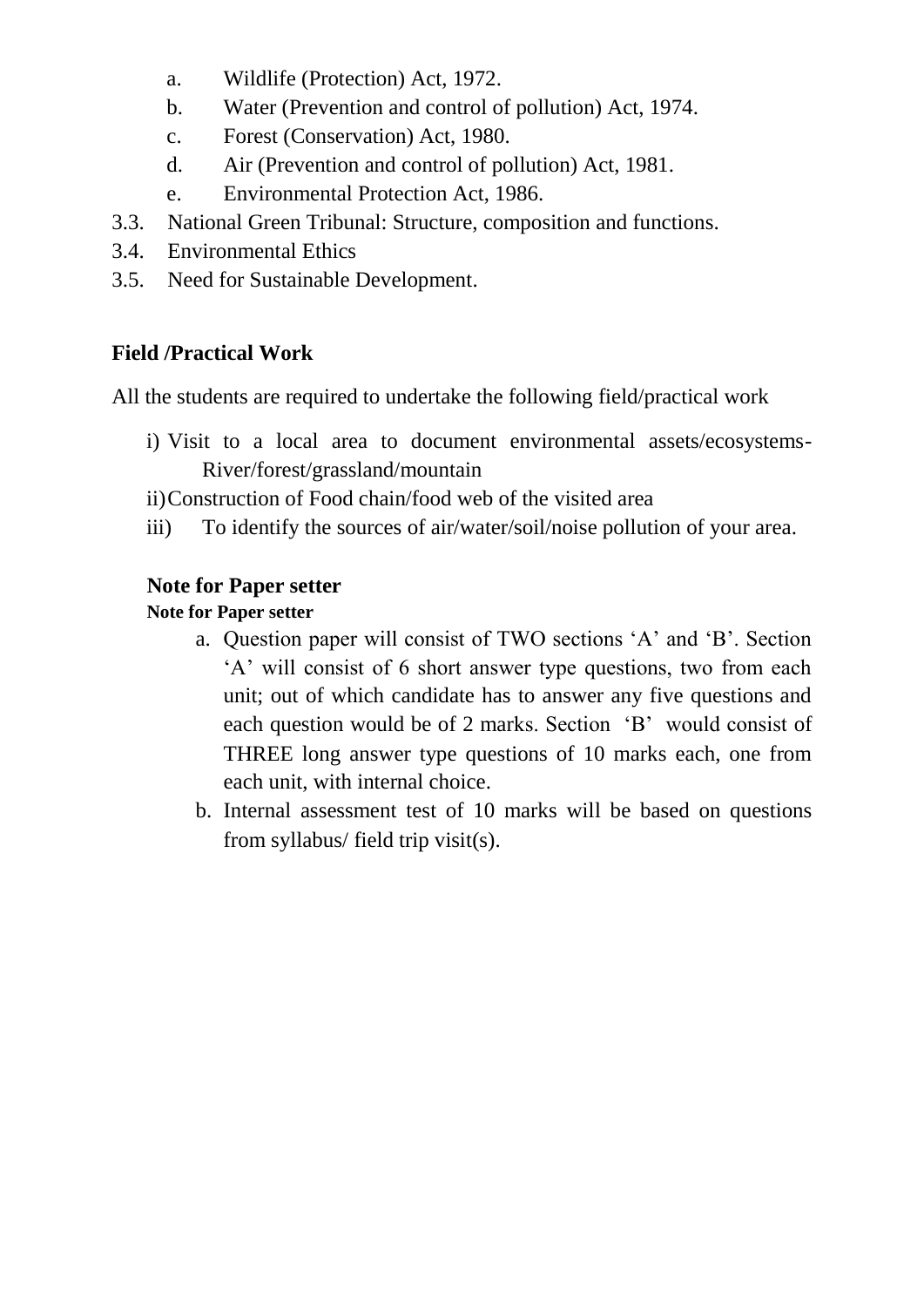# **Detailed Syllabus**

## **Semester-II**

**Course No:U ES TS 2 04 Title :Environmental studies-2 Credit:2 Time of Examination :2.30 hrs** (a) Semester Examination : 40 (b) Sessional Assessment: 10

## **Syllabus for the examinations to be held in May 2017, 2018 and 2019.**

#### **Unit - 1: Biodiversity and its conservation**:

- 1.1 Definition, concept , levels and values of biodiversity.
- 1.2 Biodiversity of India, India as a mega diversity nation, Hotspots of biodiversity.
- 1.3 Threats to Biodiversity (Habitat loss, poaching of wildlife and man wildlife conflict)
- 1.4 Conservation of Biodiversity: *in-situ* Conservation; *ex-situ*  conservation
- 1.5 Ecotourism, Concept of Protected Area Network with special reference to Kishtwar, Dachigam and Hemis National Parks.

#### **Unit - 2:Natural Resources and their Conservation**

- 2.1 Forest Resources: Uses and overexploitation of forests and consequences of deforestation.
- 2.2 Water Resources: Use and consequences of over-utilization, concept of rain water harvesting and watershed management, water conflicts.
- 2.3 Food Resources: Sources of food, food problems- Indian scenario, Impacts of modern agriculture on environment ( Fertilizer - pesticide problem, water logging and salinity), Organic farming.
- 2.4 Energy Resources: Renewable and Non-Renewable energy sources, Growing energy needs and alternate energy sources.
- 2.5 Land Resources: Global land use patterns, Soil erosion, Desertification, Wasteland Reclamation.

## **Unit- 3: Environment and Human health**

- 3.1 Human population growth and Family Welfare Programs.
- 3.2 Common diseases: Air borne diseases **(**Chicken Pox, Tuberculosis,